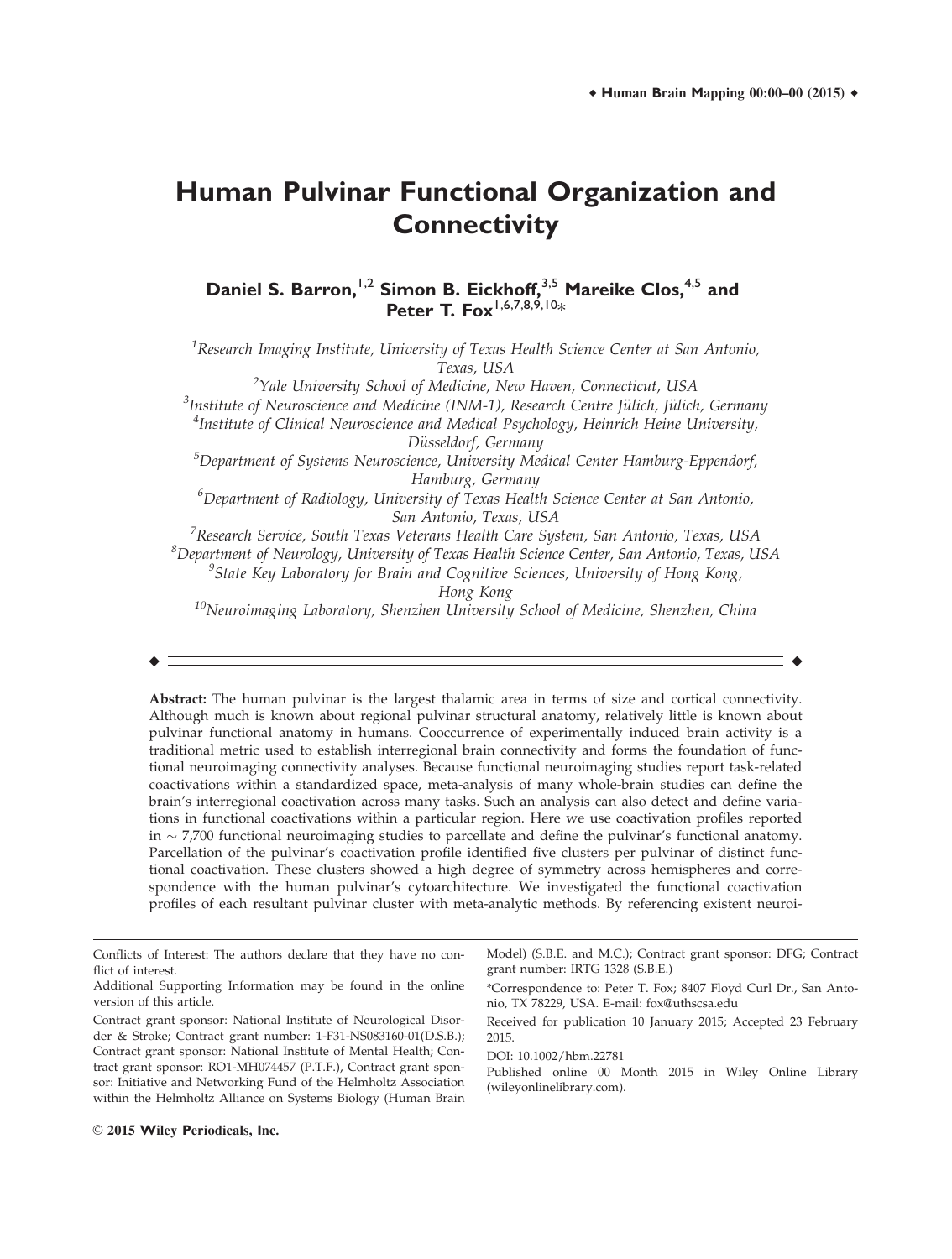maging and lesion-deficit literature, these profiles make a case for regional pulvinar specialization within the larger human attention-controlling network. Reference to this literature also informs specific hypotheses that can be tested in subsequent studies in healthy and clinical populations. Hum Brain Mapp 00:000-000, 2015. © 2015 Wiley Periodicals, Inc.

r r

Key words: pulvinar; functional anatomy; fMRI; cognitive neuroscience; attention

## **INTRODUCTION**

The human pulvinar is the largest thalamic complex and one of the most widely connected with the cerebral cortex. Pulvinar functional anatomy varies greatly across species, reflecting the pulvinar's dramatic evolutionary expansion [Chalfin et al., 2007]. While the pulvinar's visual connections are conserved across higher mammals, it has been suggested that additional neural migrations in humans permit high-level, associative processes unique to our species [Letinic and Rakic, 2001].

The pulvinar's evolutionary accumulation of higher-level function sets the human pulvinar at a phylogenic distance from other species and complicates across-species comparison. This complexity has perhaps fueled the development of largely separate pulvinar literatures that one reviewer describes as "sufficiently taxing, that only aficionados would ever commit much of it to working memory" [Shipp, 2003]. An older, non-human primate (mainly macaques) visual literature describes the pulvinar as a retinotopically organized, visual information-processing center [Shipp, 2003, 2004]. Recently developed methods have led to a cortical-pulvinar-cortical literature that expands pulvinar influence to include attentional [Robinson and Petersen, 1992], executive [Posner and Dehaene, 1994], sensorimotor [Romanski et al., 1997; Wilke et al., 2010], emotional [Ward et al., 2007], and mnemonic [Rotshtein et al., 2011] networks. Recent work in non-human primates [Shipp, 2003] and in humans [Arend et al., 2008] has also shown spatially dissociable gradients of pulvinar connectivity with the cortex. The pulvinar has thereby been implicated in pancortical communication [Saalmann and Kastner, 2011; Shipp, 2003] and alpha rhythm modulation [Saalmann et al., 2012].

Pulvinar connectivity with numerous cortical areas has been confirmed in humans both functionally, using resting-state functional magnetic resonance imaging (fMRI) [Stein et al., 2000] and structurally, using MRI diffusion tensor imaging tractography [Leh et al., 2008]. Diseaserelated alterations in the pulvinar have been observed in schizophrenia [Byne et al., 2001; Mitelman et al., 2006], epilepsy [Barron et al., 2014; Rosenberg et al., 2009], attention deficit disorder [Ivanov et al., 2010], and spatial neglect [Arend et al., 2008]. This suggests that pulvinar subregions could serve as potential disease markers and therapeutic targets. A comprehensive investigation of the pulvinar's functional subdivisions in healthy humans would thus assist our understanding of pulvinar involvement in

human disease, provide a standard for across-group and across-subject integration, and inform future studies.

Regional parcellations of the brain are most definitive when performed independently by converging techniques, ideally by combining cytoarchitecture, connectivity, and function [Felleman and Van Essen, 1991]. While both the non-human primate [Olszewski, 1952] and human [Morel et al., 1997] pulvinar have been described in terms of cytoarchitecture, our knowledge of regional pulvinar anatomical connectivity has been limited to non-human primates, as the invasiveness of anatomical tracer techniques precludes their use in humans [Koski and Paus, 2000]. Cooccurrence of experimentally induced brain activity across regions is a traditional metric used to establish interregional brain connectivity [Paus et al., 1997] and forms the foundation of functional neuroimaging connectivity analyses. Meta-analysis of many whole-brain functional neuroimaging studies can define the brain's interregional coactivation across many tasks and detect variations in functional coactivation within a particular region [Koski and Paus, 2000]. Extending this strategy, we parcellate and describe the human pulvinar's regional functional anatomy by metaanalysis of  $\sim$ 7,700 published functional neuroimaging experiments that represent  $\sim$ 30,000 human subjects. We also validate our results by reference to cytoarchitecture reported by Morel et al. [1997].

#### **METHODS**

Two related meta-analytic methods were employed to assess the human pulvinar's functional coactivation: metaanalytic connectivity modeling (MACM) and MACM coactivation-based parcellation (MACM-CBP). The concept underlying these meta-analytic methods is that  $x-y-z$  foci reported in individual functional neuroimaging experiments represent spatially distinct, functionally connected neurophysiologic events that are active under a given experimental condition [Paus et al., 1997]. By combining across many experiments, the potential errors and bias of each experiment are averaged out and the functional coactivation of a given region can be assessed more accurately. As applied here, functional coactivation is indicated when a group of regions cooccur at rates significantly greater than chance [Bzdok et al., 2013; Cieslik et al., 2013; Koski and Paus, 2000; Toro et al., 2008].

MACM coactivation profiles have been validated by reference to resting-state [Cieslik et al., 2013; Rottschy et al.,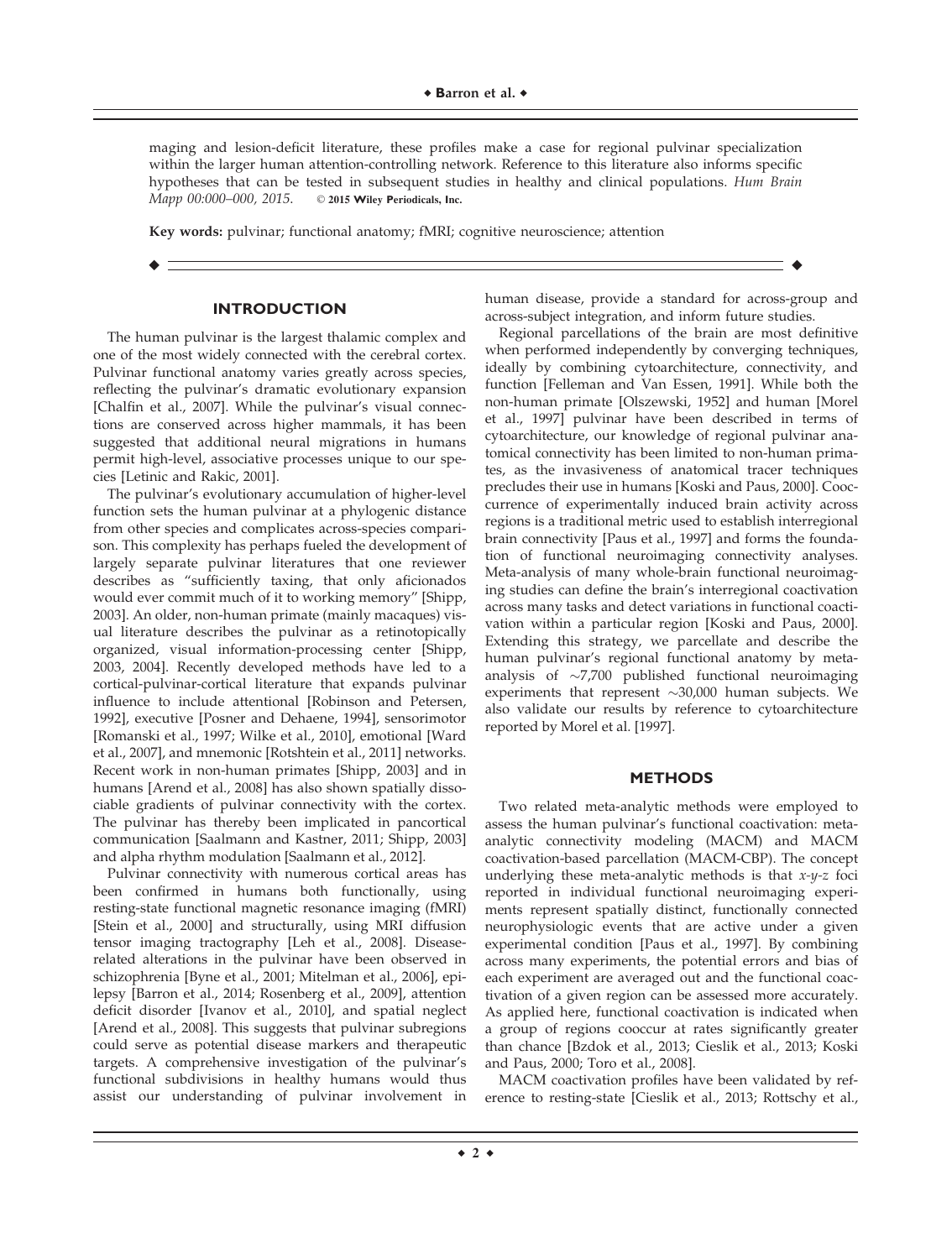

#### **Figure 1.**

Pulvinar functional connectivity profiles produced by metaanalytic connectivity modeling (MACM) filtered by BrainMap behavioral domain. Regions indicate statistically significant (*P* < 0.05) differences in coactivation likelihood specific to each

2013; Smith et al., 2009], diffusion tractography [Cauda et al., 2011; Eickhoff et al., 2010; Robinson et al., 2012], electrophysiology [Narayana et al., 2012], and non-human primate tracer studies [Robinson et al., 2010]. We also employed MACM-CBP to map the pulvinar in terms of its functional subdivisions. Conceptually, MACM-CBP first creates a functional coactivation map for each voxel in the pulvinar seed volume and then sorts voxels into clusters based on the similarity of these coactivation maps. MACM-CBP therefore yields a parcellation map, with clusters of pulvinar voxels representing similar functional coactivation. MACM-CBP parcellation maps have been validated by reference to resting state studies [Bzdok et al., 2013; Clos et al., 2013]. Below, we describe the selection of our pulvinar volume of interest (VOI) as well as the implementation of MACM and MACM-CBP.

#### **VOI Definition: Morel (1997)**

Pulvinar seed regions were defined by Krauth et al.'s [2010] digital 3-D version of the Morel (1997) human thabehavioral domain. Slice position (given by x, y, or z location) corresponds to the Montreal Neuroimaging Institute's (MNI-152) template space. NB:  $z=5$  depicts the pulvinar region of interest, as defined by Krauth et al. [2010].

lamic atlas in MNI152 space [Krauth et al., 2010; Morel et al., 1997], as shown in Figure 1. The Morel atlas subdivides the thalamus based on cytoarchitecture. Because we wanted to test whether MACM-CBP would subdivide the pulvinar along its cytoarchitectural boundaries, we combined anterior, medial, lateral, and inferior pulvinar labels to form two pulvinar seed volumes (one per hemisphere).

## **Bilateral Pulvinar MACM Functional Coactivation**

Functional neuroimaging experiments that activate the pulvinar were identified by comparing the x-y-z foci within the Morel pulvinar seed regions with eligible functional mapping experiments contained within the BrainMap database ([www.brainmap.org](http://www.brainmap.org)). BrainMap is a manually curated, community accessible environment that stores activation foci for published functional neuroimaging studies, as well as experimental and behavioral meta-data associated with each entry (e.g. number of subjects, neuroimaging modality, behavioral domain, paradigm of the contrast) [Fox et al., 2005; Laird et al., 2011]. At the time of analysis, BrainMap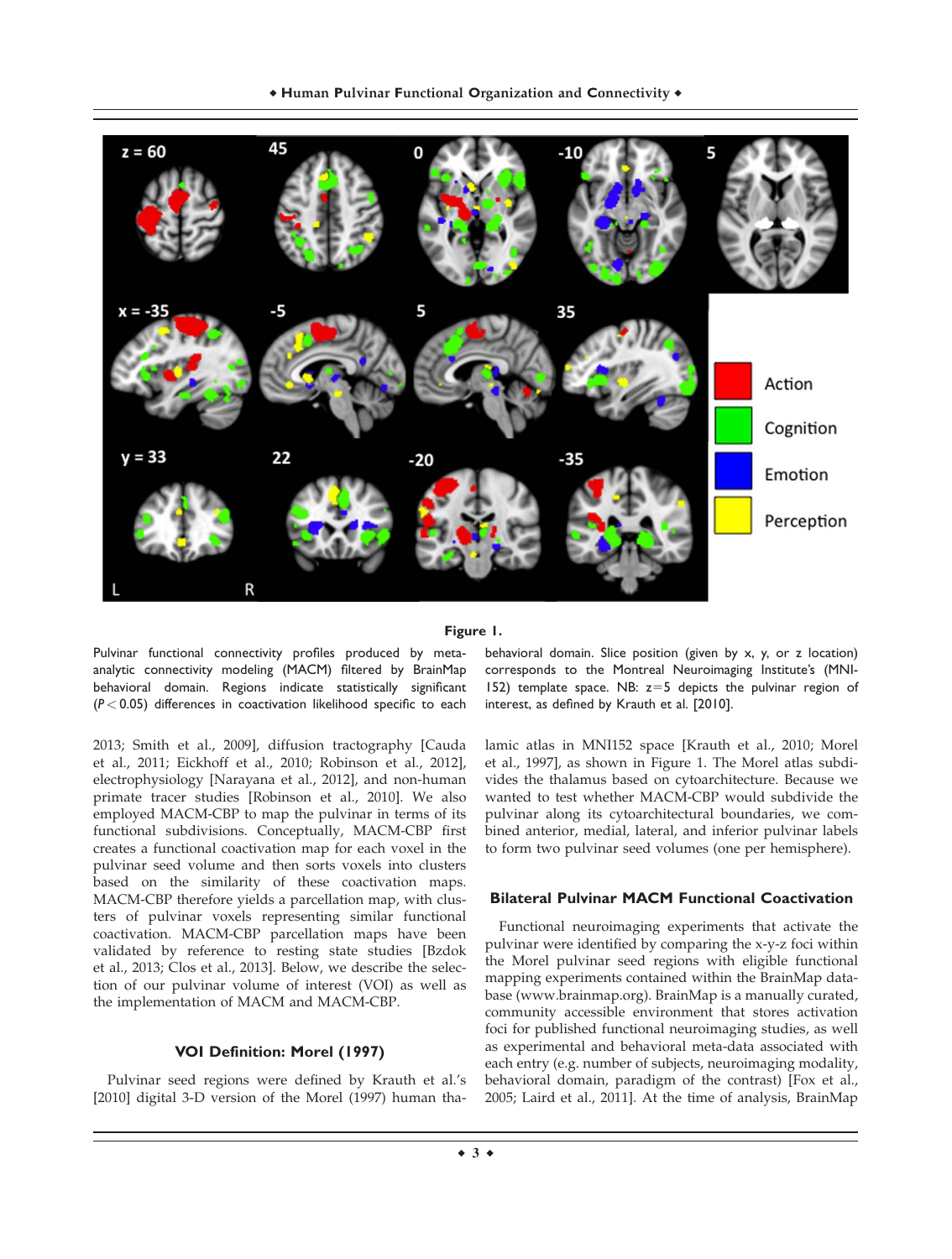contained -2,300 published functional neuroimaging papers reporting  $\sim 89,000$  foci from  $\sim 11,000$  experiments, representing -45,000 subjects. The present MACM included only fMRI and positron emission tomography (PET) experiments from "normal mapping" studies (no interventions, no group comparisons) in healthy subjects that reported coordinates in stereotaxic space. Based on this criteria, 1,991 papers reporting 66,657 brain activation locations from 7,772 experiments, representing 29,597 subjects were available for the present analysis.

Relevant functional neuroimaging that reported activation in the bilateral pulvinar VOI were identified using Sleuth 2.1 (brainmap.org/sleuth). Contrasts were limited to fMRI and PET experiments reporting activations (not deactivations) within the bilateral pulvinar; no search restriction was made regarding the nature of task employed in each study. Whole-brain coordinates of activations from identified contrasts were downloaded; this included 3,556 foci from 191 normal mapping experiments in 162 papers representing 2,295 healthy subjects. To insure that neither right nor left pulvinar biased the search results, pulvinar VOIs were searched separately but not analyzed at this stage (left pulvinar retrieved 2,148 foci from 117 experiments representing 1,524 subjects; right pulvinar retrieved 1,229 foci from 87 experiments representing 1,096 subjects). Contrasts were retrieved from all BrainMap behavioral domains. For the bilateral pulvinar VOI, 44% of the experiments retrieved were coded as cognition (90 experiments), 17% as action (35), 18% as emotion (37), 15% as perception (30), and 4% as interoception (9).

Activation likelihood estimation (ALE) meta-analysis was performed on the set of coordinate/location identified to identify significant areas of coactivation with the bilateral pulvinar. ALE models each reported coordinate as a Gaussian distribution reflecting empirical estimates of the uncertainty of different spatial normalization techniques. Rather than utilizing a user-defined full-width half maximum (FWHM) as in the original ALE approach [Turkeltaub et al., 2002], an algorithm was used to model the spatial uncertainty of each focus based on the estimation of the intersubject and interlaboratory variability typically observed in neuroimaging experiments [Eickhoff et al., 2009]. This algorithm includes individual FWHM values for each experiment that are weighted by the sample size of the original study, thereby allowing experiments with largest numbers of subjects to be weighted more strongly than those with fewer subjects. ALE was performed using GingerALE 2.1 [Eickhoff et al., 2009]. Modeled activation (MA) maps were computed by pooling all activation foci's probability distributions reported in a given experiment [Turkeltaub et al., 2012]. MA maps contain per-voxel probability of activation being located at that voxel (throughout the brain) in a given experiment. ALE scores were then calculated on a voxel-by-voxel basis by taking the union of these individual MA maps. Spatial inference on metaanalysis aims at identifying those voxels where the convergence across all MA maps is higher than expected if the results were independently distributed. The ALE scores were then tested for significance in a random-effects analysis against a null distribution reflecting a random spatial association between experiments [Eickhoff et al., 2012]. Resultant ALE maps were thresholded to include only foci with a cluster-level threshold of  $P_{\text{corrected}} < 0.001$  (corrected for family-wise error rate as described in Eickhoff et al. [2012] and converted to z-scores for visualization). This first ALE analysis served as a "global" meta-analytic connectivity model, encompassing all behavioral domains.

# **Bilateral Pulvinar Behavioral Domain-Specific MACM Functional Connectivity**

Because the BrainMap meta-data taxonomy [Fox et al., 2005] classifies each functional neuroimaging experiment by the behavioral domain activated in its respective task, each MACM coactivation profile can be built specific to each behavioral domain by restricting BrainMap queries to experiments with a particular domain. Accordingly, the above BrainMap search results were restricted to each behavioral domain category (e.g. action, cognition, emotion, and perception) and the whole-brain ALE meta-analyses were repeated separately for foci reported within each behavioral domain. Because of the relatively small number of experiments retrieved for interoception (nine experiments), ALE was not performed for this behavioral domain.

Contrast analyses were then computed for each behavioral domain to determine where in the brain each behavioral domain is represented more than other domains. Contrast analysis computes the voxel-wise difference between ALE scores for the two sets of coactivation foci [Eickhoff et al., 2011]. For example, to determine where action is represented in the brain versus all other behavioral domains, all experiments contributing to these two groups (group 1: action; group 2: cognition, memory, perception) were pooled and randomly dividing into two groups of the same size. That is, given 56 BrainMap experiments were coded within the action domain and 205 experiments were coded in all other domains, the resultant pool (261 total) would be randomly divided into groups of 56 and 205. ALE scores for these two randomly assembled groups were then calculated and the difference between ALE scores was recorded for each voxel in the brain. Repeating this process 10,000 times yielded a null distribution for the differences in ALE scores between the behavioral domains MACM analyses, i.e., action and all others (cf. Fig. 1). The observed difference was then tested under this null distribution by thresholding for a posterior probability of  $P > 0.99$  for true differences and additionally by masking with the significant main effect for  $P_{\text{corrected}} < 0.01$  in the primary analysis for the seed region showing the larger ALE score.

## **MACM-CBP of Unilateral Pulvinar**

MACM-CBP of right and left pulvinar VOIs was performed using the BrainMap database. MACM-CBP has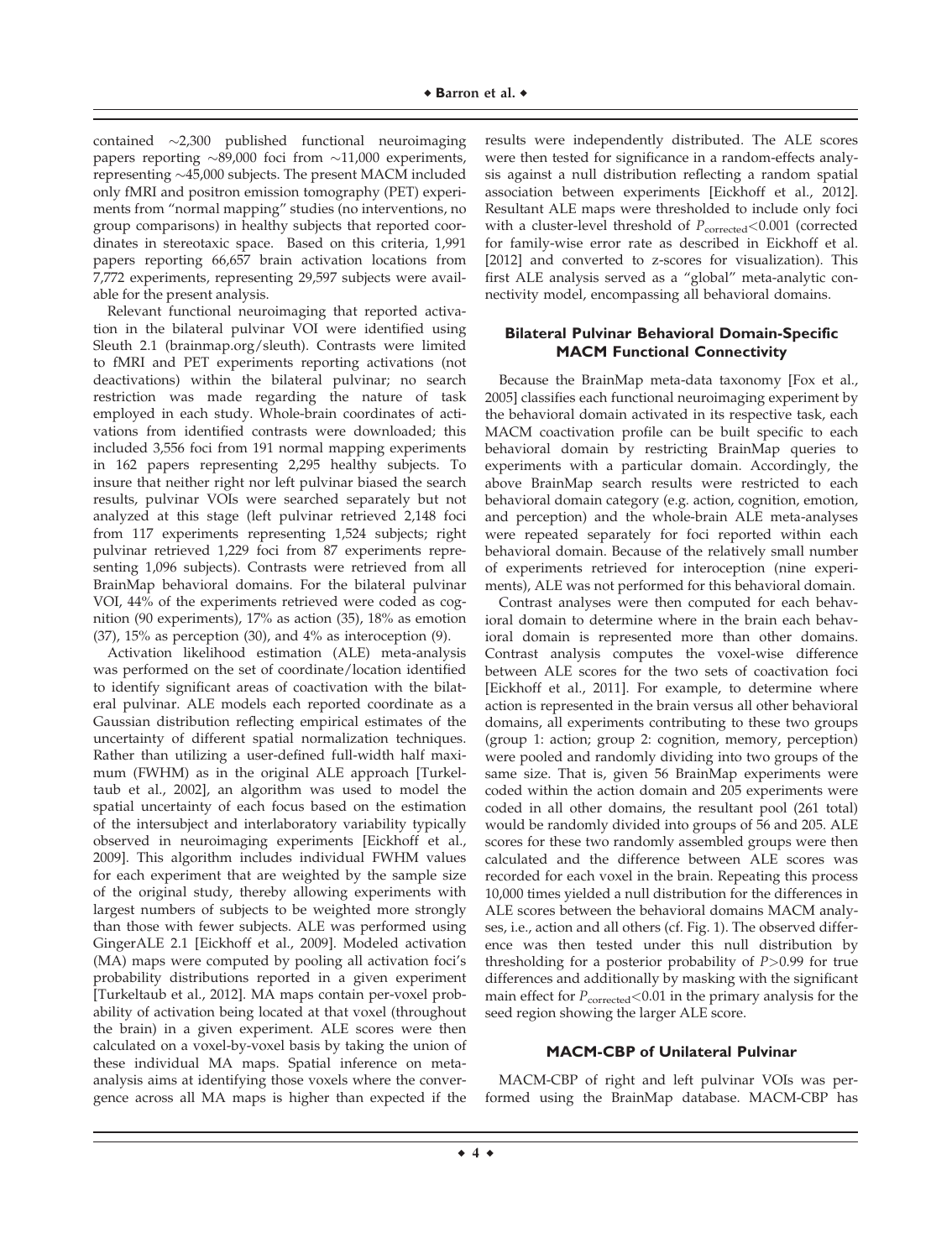



Spatial Filter and Cluster Criteria. (**A)** Vertical lines specify the most stable range of filter sizes based on the proportion of deviants computed across filter size (left; hot=high, cold=low) and on the maximum z-score of median-filtered deviants (right). (**B)** Criteria supporting a five cluster solution include variation of information (left), percentage of voxels not with parent (cen-

ter), and percentage of misclassified voxels (right). (**C)** Visualization of five cluster solution by multidimensional scaling (left, proximity indicates similar voxel coactivation patterns) and pattern of cluster assignment and splitting of clusters across levels of K (right).

been thoroughly described and validated elsewhere [Bzdok et al., 2013; Clos et al., 2013]; however, for the convenience of the reader, we outline this process below. Because MACM-CBP is a voxel-wise parcellation technique, a reliable per-voxel modeled activation (MA) map must be created for each experiment that coactivates with this voxel. However, a general problem of this metaanalytic mapping is that some voxels are not activated by a sufficiently high number of experiments to allow a robust analysis [Bzdok et al., 2013]. To enable a reliable delineation of task-based functional connectivity, we used a spatial filter to pool across the neighborhood of each VOI voxel and identify BrainMap experiments that reported activation closest to each VOI voxel (Fig. 2A). This spatial filter was achieved by calculating and then sorting the Euclidean distance between a given VOI voxel and all activations within BrainMap. The extent of the spatial filter was systematically expanded about each VOI voxel to create a coactivation map for the closest 10 up to

the closest 100 associated BrainMap experiments in steps of two (i.e., closest 10, 12, 14, ...,100 experiments making 46 different filter sizes).

The retrieved activations were then used to compute the brain-wide coactivation profile for each VOI voxel at each of the 46 filter sizes. This profile was computed with the ALE algorithm to produce a MA map for each VOI voxel, each MA map representing a summation across individual Brain-Map experiments. The ALE scores of all voxels within the gray matter [based on 10% probability according to the ICBM (International Consortium on Brain Mapping) tissue probability maps] were then recorded before moving to the next VOI voxel. Because no inference was sought at this point of the analysis, the MA map was not thresholded. Rather, the aim was to record for each seed voxel the "full" individual probability of coactivation with all other brain voxels and to use this profile in subsequent parcellation.

The unthresholded brain-wide coactivation profiles for all VOI voxels were combined into an  $N_RxN_B$  connectivity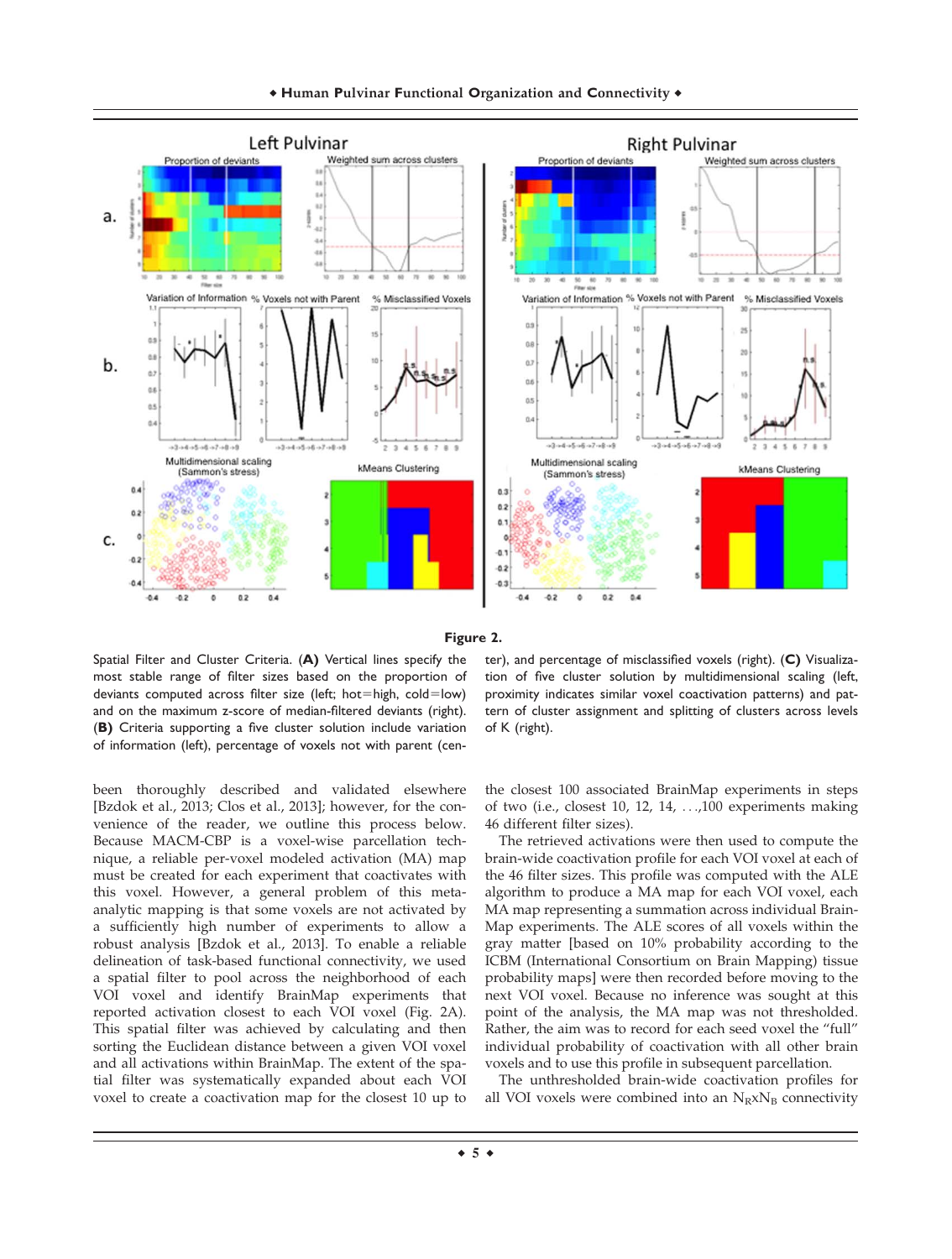matrix, where  $N_R$  is the number of VOI voxels (2,380 for R pulvinar, 2,385 for L pulvinar at  $1 \times 1$  x $\times$  1mm<sup>3</sup>) and  $\rm N_B$ is the number of whole-brain voxels  $(\sim]260,000)$  voxels within the gray matter at  $2 \times 2 \times 2$ mm<sup>3</sup> resolution. VOI voxels with similar brain-wide coactivation profiles were identified by K-means clustering as implemented in Mat-Lab (2012a, Mathworks, Natick MA) with K=2, 3, ...,9 using one minus the correlation between the coactivation patterns of the individual seed voxels as the distance measure (correlation distance) [Clos et al., 2013]. This parcellation was performed independently for each of the 46 spatial filters, yielding 8 (K number of clusters)  $\times$  46 (filter size) independent cluster solutions (Fig. 2A) [Clos et al., 2013]. K-means is an iterative, nonhierarchical clustering method that parcellates a seed region into K nonoverlapping clusters by minimizing the within-cluster variance of each seed voxel from the (randomly initialized) centroids. The reason for using K-means rather than hierarchical clustering is that, by design, hierarchical clustering is sensitive to local, individual voxel features and does not allow individual voxels to change cluster assignment once specified. This may lead to optimal local groupings, but nonoptimal global solutions. K-means was applied to overcome this issue, however, to ensure that hierarchically consistent clusters were reported, a pseudohierarchical Kmeans clustering was used wherein hierarchically inconsistent voxels (voxels that were assigned to different clusters depending on cluster solution) were removed from the final cluster solution [Clos et al., 2013]. For each of the  $8 \times 46$  parcellations, the best solution from 100 replications was recorded. In sum, the VOI voxels were thus merged as a function of correspondence of their coactivation profiles, thus parcellating the L and R pulvinar into clusters of similar functional coactivation networks.

For each of the 46 spatial filter sizes, the K-means procedure yielded eight different solutions parcellating each pulvinar into 2, 3,.,9 subdivisions (Fig. 2A). The properties of each filter size and cluster solution were recorded and, based on these properties, the optimal spatial filter range and cluster solution were chosen.

The optimal spatial filter was selected as a range of filter sizes. The upper and lower limits of this range was determined as filter sizes that showed a significant increase (znormalized score) of inconsistently classified voxels greater and less than that range (Fig. 2B, also Supporting Information Figures S1 and S2). In all subsequent steps, the analysis was restricted to K parcellations based on the nearest 42–66 experiments for the L pulvinar and 48–84 experiments for the R pulvinar.

The optimal K cluster solution was based on the topological and information-theoretic properties of each solution (Fig. 2B). The first topological criterion was the percentage of voxels not hierarchically related to the dominant parent cluster compared to the K-1 solution (middle panel, Fig. 2B). That is, a given K cluster parcellation qualified as a good solution if the percentage of voxels not with the parent (lost because they were not hierarchically consistent) was below the median across all steps and the following clustering-step featured a local maximum in the percentage of lost voxels. The second topological criterion considered the percentage of misclassified voxels as an indirect reflection of the amount of noise and potentially local effects in the clustering (right panel, Fig. 2B). In particular, the criterion addressed the across-filter stability, that is, the average percentage of voxels for each filter-size that were assigned to a different cluster compared to the most frequent (mode) assignment of these voxels across all filter sizes. Good K solutions were those where the percentage of misclassified voxels did not significantly increase compared to the K-1 solution and/or where subsequent  $K+1$  solution led to a significant higher percentage of misclassified voxels. The information-theoretic criterion considered the similarity of cluster assignments between the current and neighboring solutions (solution K compared to K-1 and K+1) based on variation of information (VI) metrics (left panel, Fig. 2B). VI measurements is an established clustering criterion for determining the optimal K-means parcellation of a given brain region. [Kahnt et al., 2012; Kelly et al., 2010] For each filter size, the VI metric was computed between  $K$  and  $K+1$  solutions. The VI between two cluster solutions, C and C' was computed as

$$
VI(C,C')_k\!\!=\!\!H(C)_k\!+\!H'(C')_k\!-\!2I(C,C')_k
$$

Where H represents the amount of information (entropy) present in the cluster solutions C and C' and I is the mutual information shared by the two cluster solutions. A good solutions K showed a significant increase in VI from K to  $K+1$  (primary criterion), and/or a significant decrease in VI from K-1 to K (secondary criterion).

## **Visualization of the Best Cluster Solution**

For both R and L pulvinar VOIs (performed independently), a five cluster solution was identified as the most stable parcellation by the above criteria. Within these parcellations, subsequent analyses were restricted to hierarchically consistent voxels (explained above), which reduced the resultant overall VOI voxel number (R pulvinar decreased from 2,380 to 2,013 voxels; L pulvinar decreased from 2,385 to 2,082 voxels). To visualize the dissimilarity in whole-brain coactivation profiles for each cluster, multidimensional scaling (MDS) was used (Fig. 2C). MDS allows signals in N-dimensional "functional space" to be represented in 2-D. To this end, first the pairwise correlation (minus one) between the coactivation profiles of individual VOI voxels was computed across the selected filter size range (described above), thus forming a distance matrix  $N_R$  x  $N_R$ . MDS was performed on the eigenimage of this distance matrix using Sammon's nonlinear mapping as the goodness-of-fit criterion. For each hemisphere, the five cluster pulvinar parcellation was mapped back to the brain (MNI152 space) for anatomical visualization (Fig. 3). To validate this parcellation, correspondence with the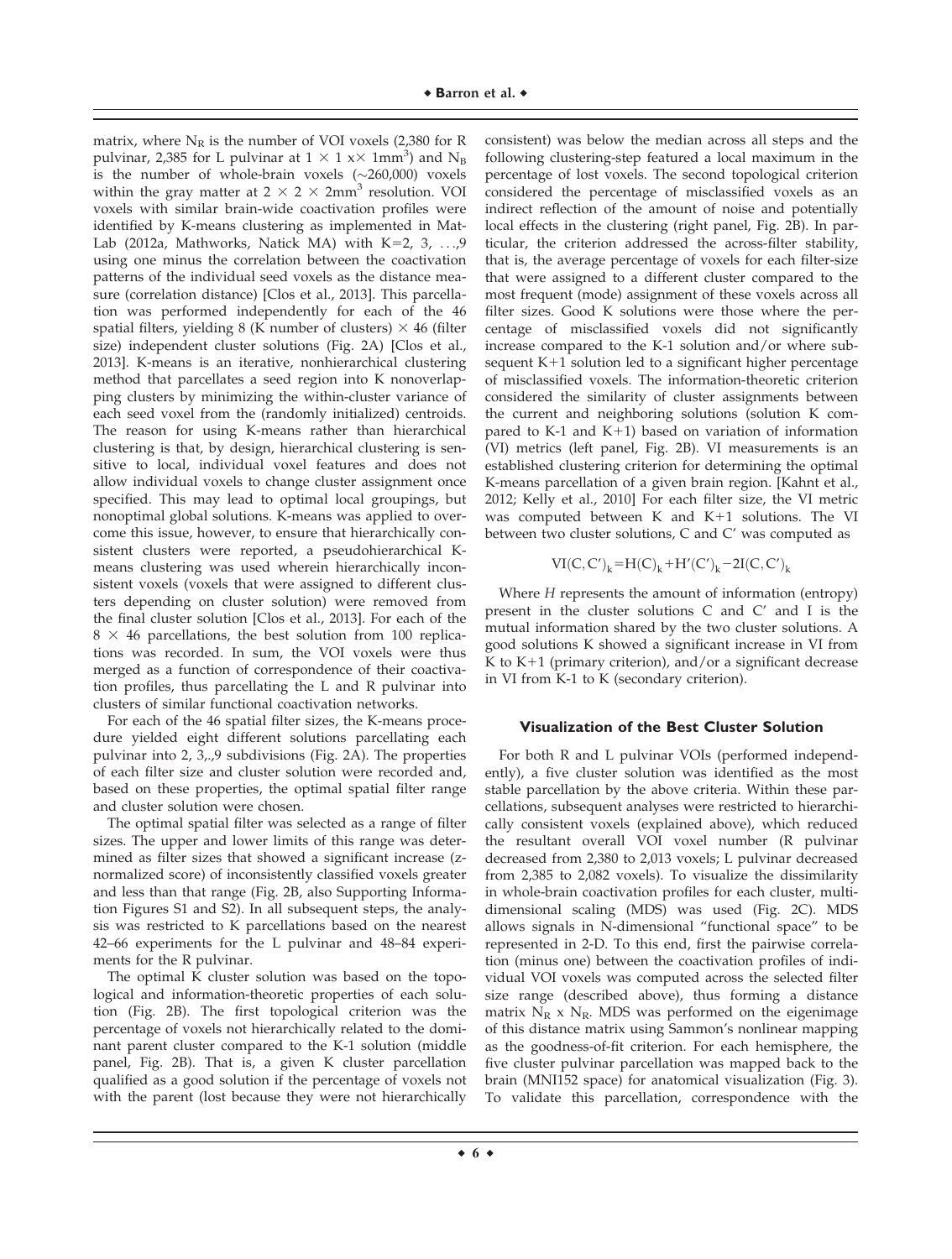



Comparison of left and right pulvinar parcellations. (**A)** Correspondence between the pulvinar coactivation-based parcellation (left hemisphere) and the Morel thalamic atlas (right hemisphere) (**B)** Symmetry between the independent left and right hemisphere pulvinar coactivation-based parcellations. (**C)** Threedimensional surface rendering of the left and right MACM-CBP

Morel cytoarchitectonic atlas as determined by means of an percent overlap calculated as the number of overlapping Morel and MACM-CBP voxels divided by the number of Morel voxels (cf. Table I).

# **Analysis of Cluster-Specific Task-Dependent Connectivity**

To characterize the coactivation pattern for each of the five MACM-CBP clusters per pulvinar, a follow-up MACM analysis was performed using methods described above (Figs 4–6)[Eickhoff et al., 2011]. A conjunction analysis was performed for each hemisphere, to determine which brain regions were coactivated across all five clusters. In addition, contrast analysis was performed to reveal which brain regions were significantly more coactivated with a given cluster than with other clusters. The latter contrast analysis produced a cluster-specific co-activation

clusters as viewed from the anterior (above) and the posterior aspect (below) oriented about the midline. (**D)** Color key for MACM-CBP cluster labels in this and subsequent figures. (NB: Morel Atlas is only shown in the right hemisphere of Figure 3A) Slice position (given by x, y, or z location) corresponds to the Montreal Neuroimaging Institute's (MNI-152) template space.

pattern or task-dependent coactivation profile. This coactivation pattern was described in tabular form in terms of coactivation cluster volume, maximum value and location, and coactivation center-of-gravity (cf. Supporting Information Table SI).

# **Automated Cluster-Specific Behavioral Interpretation**

The BrainMap database curates experimental and behavioral meta-data associated with each entry [Fox et al., 2005]. Meta-data can be exploited to provide behavioral categorizations (including statistical differences from the whole-brain distributions) for brain areas and systems [Lancaster et al., 2012]. Prior MACM-CBP studies have used this tool with success [Bzdok et al., 2013; Clos et al., 2013]. In the present instance, this approach was unsuccessful (see Results, Discussion).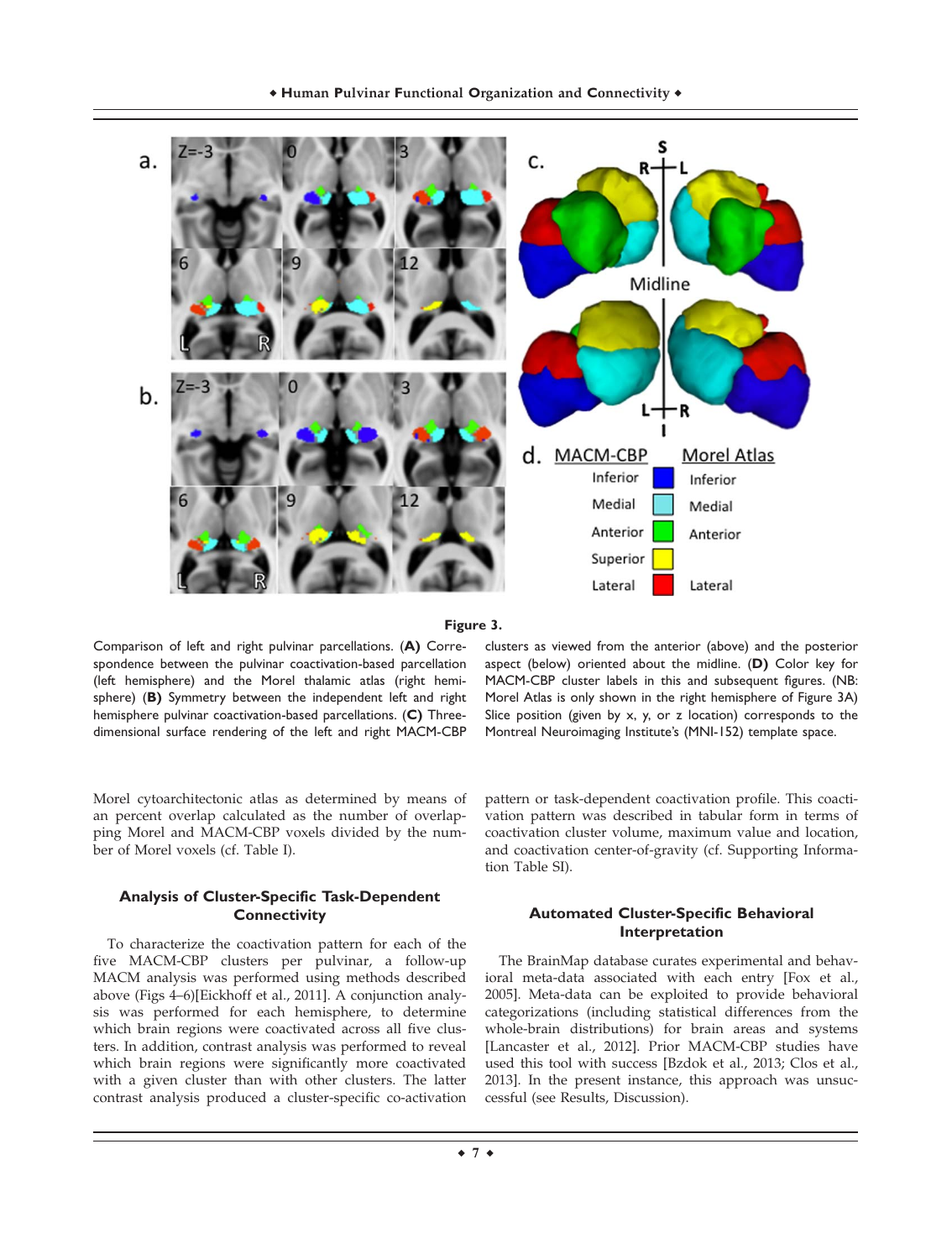|                  | Percent overlap of Morel with MACM-CBP |                          |                          |                          |                          |                          |                  |                                                      |                          |                          |                          |                          |
|------------------|----------------------------------------|--------------------------|--------------------------|--------------------------|--------------------------|--------------------------|------------------|------------------------------------------------------|--------------------------|--------------------------|--------------------------|--------------------------|
|                  | Left hemisphere                        |                          |                          |                          |                          |                          |                  | Right hemisphere                                     |                          |                          |                          |                          |
|                  |                                        | M                        | A                        |                          | S                        | L                        |                  |                                                      | M                        | A                        | S                        |                          |
| PuA              |                                        | $\overline{\phantom{0}}$ |                          | 98%                      | -                        | $\overline{\phantom{a}}$ | PuA              | $\overline{\phantom{0}}$                             | $\overline{\phantom{a}}$ | 93%                      | $\overline{\phantom{a}}$ |                          |
| PuI              | 100%                                   | $\overline{\phantom{a}}$ |                          |                          | -                        | $\overline{\phantom{a}}$ | PuI              | 100%                                                 | $\overline{\phantom{a}}$ | -                        | $\overline{\phantom{0}}$ | $\overline{\phantom{0}}$ |
| PuL              | 47%                                    | $\overline{a}$           | $\overline{\phantom{a}}$ |                          | $\overline{\phantom{0}}$ | 39%                      | PuL              | 42%                                                  | $\overline{\phantom{0}}$ | $\overline{\phantom{a}}$ | $\overline{\phantom{a}}$ | 46%                      |
| PuM              | 18%                                    | 28%                      |                          | 10%                      | 21%                      | 11%                      | PuM              | 19%                                                  | 20%                      | 14%                      | 20%                      | 9%                       |
|                  | Voxel overlap of Morel with MACM-CBP   |                          |                          |                          |                          |                          |                  |                                                      |                          |                          |                          |                          |
|                  | Left Hemisphere                        |                          |                          |                          |                          |                          | Right Hemisphere |                                                      |                          |                          |                          |                          |
|                  |                                        | M                        | A                        | S                        | L                        |                          |                  |                                                      | M<br>A                   | S                        | L                        |                          |
| P <sub>u</sub> A | $\overline{\phantom{a}}$               | $\overline{\phantom{a}}$ | 164                      | $\overline{\phantom{a}}$ |                          | 164                      | P <sub>u</sub> A | $\overline{\phantom{a}}$<br>$\overline{\phantom{0}}$ | 158                      | $\overline{\phantom{a}}$ |                          | 158                      |

# **TABLE I. Overlap of the pulvinar MACM-CBP clusters and the Morel cytoarchitectonic thalamic atlas in terms of percentage (above) and voxel quantity (below)**

| Percent overlap was calculated as the number of overlapping Morel and MACM-CBP voxels (for each corresponding row/column pair)          |
|-----------------------------------------------------------------------------------------------------------------------------------------|
| divided by the number of Morel voxels. Pulvinar nuclei abbreviations applied from Morel et al. [1997]: anterior pulvinar, PuA; medial   |
|                                                                                                                                         |
| pulvinar, PuM; inferior pulvinar, PuI; lateral pulvinar, PuL. MACM-CBP cluster abbreviations: anterior cluster, A; inferior cluster, I; |
| medial cluster, M; lateral cluster, L; superior cluster, S.                                                                             |

566 506 340 383 343 2138 573 373 420 364 355 2085

PuI 59 - - - - - 59 PuI 62 - - - - - - 62 PuL 181 - - - 150 331 PuL 167 - 1 - 184 352 PuM 326 506 176 383 193 1584 PuM 344 373 261 364 171 1513

#### **RESULTS**

# **Unfiltered MACM**

An unfiltered (behaviorally) MACM was performed to assess the bilateral pulvinar's overall coactivation profile. Results showed wide-spread task-based coactivation representing the main effect across all behavioral domains and pulvinar regions. This unfiltered MACM is not presented in a figure.

#### **Behaviorally Filtered MACM Contrasts**

An additional MACM filtered by behavioral domain was performed to assess where the bilateral pulvinar was significantly more likely to coactivate one behavioral domain than another. The contrast analysis of these MACMs showed spatially discrete regions of coactivity for each behavioral domain (cf. Fig. 1).

Action-specific regions of coactivation with the pulvinar were observed in somatosensory regions, basal ganglia, and cerebellum. Cognition-specific regions of coactivation were seen in the middle and medial frontal gyrus, anterior cingulate, insula, superior and inferior temporal lobe, occipital (visual) areas, and parahippocampus. Emotionspecific regions of coactivation were seen in the amygdala, lentiform nuclei, and lingual gyrus. Perception-specific regions were minimally represented but included coactivations in the medial and middle frontal gyrus, anterior cingulate, and caudate head.

## **MACM-CBP of Left and Right Pulvinar**

Independently performed MACM-CBP analyses of the R and L pulvinar both indicated a five cluster solutions as the best parcellation of the seed volume based on the whole-brain coactivation profiles (cf. Fig. 2). For both analyses, all clustering parameters were well behaved and within the ranges of previously reported MACM-CBP studies [Bzdok et al., 2013, 2013; Cieslik et al., 2013; Clos et al., 2013].

The visualization in 2-D, the hierarchical splitting of the five clusters and their anatomical location in the brain are displayed in Figure 2C. At  $K=2$ , both pulvinars were composed of an anteromedial  $_{K=2}$  cluster (green in Fig. 2C) and a posterolateral $_{K=2}$  cluster (red). At the next level  $K=3$ , in L pulvinar's posterolateral $_{K=2}$  cluster split into a lateral  $_{K=3}$  (red) and posterior  $_{K=3}$  (blue) cluster while the R pulvinar's posterolateral $_{K=2}$  cluster split into a superolateral  $_{K=3}$  (red) and inferior  $_{K=3}$  (blue) cluster. At K=4, the L pulvinar's posterior $K=3$  cluster (blue) split to produce an inferior  $K=4$  (blue) and superior  $K=4$  (yellow) cluster; whereas the R pulvinar's superolateral  $_{K=3}$  (red) cluster split to produce a superior  $K=4$  (yellow) and lateral  $_{K=4}$  (red) cluster. At K=5, in both pulvinars the anteromedial $_{K=1}$  cluster split into anterior $_{K=5}$  (green) and medial  $_{K=5}$  (light blue) clusters.

An overlap analysis was used to compare the MACM-CBP anterior, medial, lateral, inferior, and superior pulvinar clusters to the Morel anterior (PuA), inferior (PuI),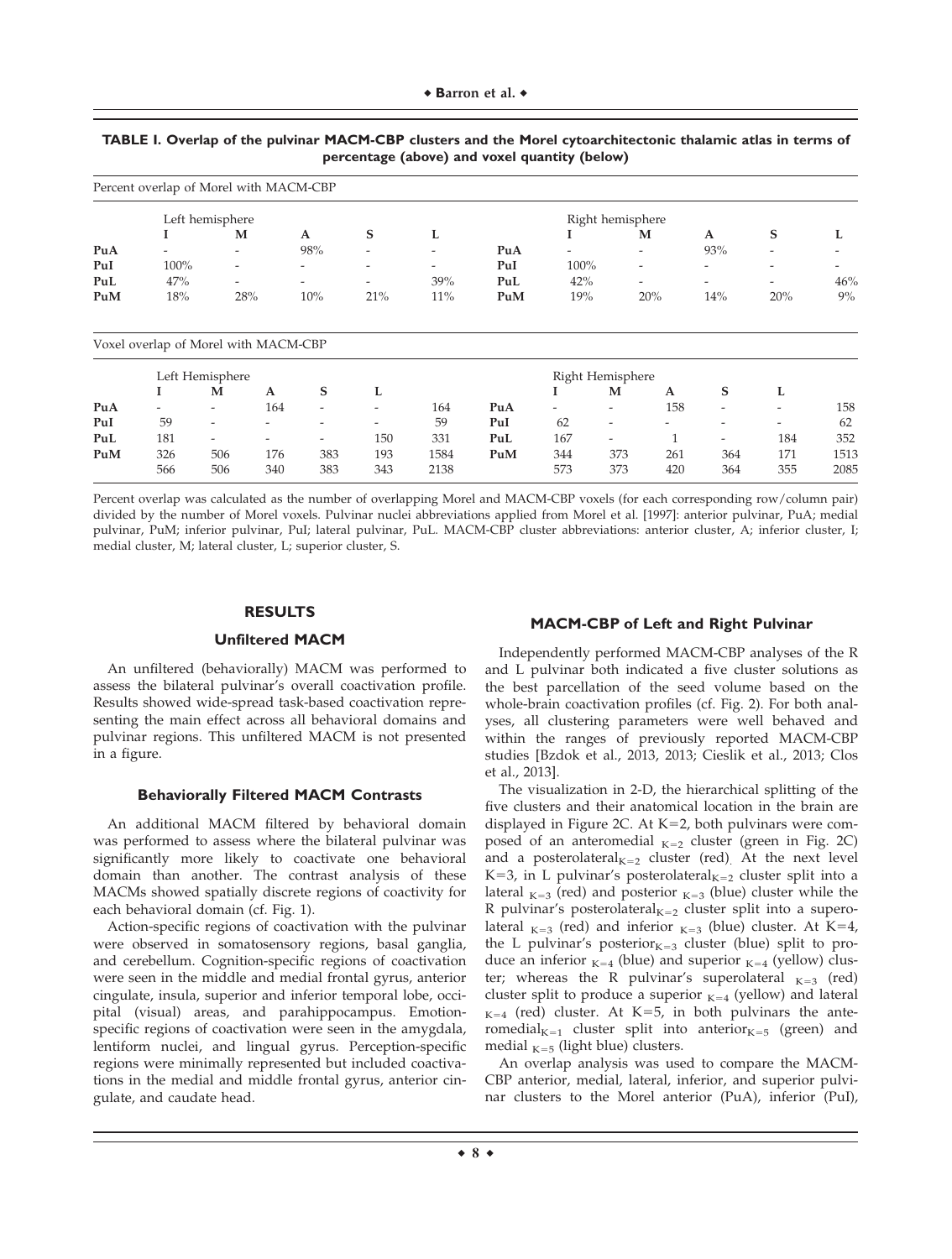

**Figure 4.**

Conjunction analysis for separate L and R pulvinar MACM-CBP analyses. In the L pulvinar, significant coactivation across all five clusters was observed in bilateral medial thalamic, bilateral middle frontal gyrus, and ipsilateral insular regions (blue-green spectrum). In the R pulvinar, significant coactivation across all five

lateral (PuL), and medial (PuM) pulvinar labels. Similar results were seen across L and R MACM-CBP solutions (cf. Fig. 3A, Table I). The PuA was almost completely contained within the anterior MACM-CBP cluster. The PuI was almost completely contained within the inferior MACM-CBP cluster. The PuL was split, nearly equally, between the inferior and lateral MACM-CBP clusters. The PuM, the largest of the Morel labels, was distributed among all five MACM-CBP clusters nearly equally. Therefore, MACM-CBP clusters showed both strong similarities with and noteworthy divergences from the Morel atlas, discussed below.

Behavioral interpretation of individual pulvinar clusters was unsuccessful; pulvinar clusters were not significantly different (behaviorally) from the whole-brain distribution (cf. Discussion).

# **Analysis of Cluster-Specific Task-Dependent Connectivity**

Additional MACM analyses were performed to further characterize each pulvinar cluster. For each hemisphere, clusters was observed in ipsilateral superior frontal gyrus and bilateral basal ganglia (red-yellow spectrum). Slice position (given by x, y, or z location) corresponds to the Montreal Neuroimaging Institute's (MNI-152) template space.

the coactivation patterns common to all five clusters were investigated via conjunction analysis (cf. Fig. 4). In the L pulvinar, all five clusters showed connectivity with the bilateral medial thalamus, bilateral middle frontal gyrus, and L anterior insula. In the R pulvinar, all five clusters showed coactivation with the R superior frontal gyrus and bilateral basal ganglia.

Each pulvinar cluster was characterized in terms of its specific coactivation pattern, e.g. regions to which it alone projected (cf. Figs. 5, 6, and Supporting Information Table SI). This specific MACM analysis extended the lateralized effects observed in the conjunction analysis (reported above) with specific coactivations for each cluster. While all coactivated regions may be referenced in Supporting Information, only major coactivated regions are listed here in the text. In the L pulvinar, the anterior cluster coactivated with the L precentral and post central gyrus, R cerebellum, L putamen, and bilateral medial frontal gyrus; the medial cluster coactivated with the bilateral anterior cingulate, superior colliculus, pretectum, and medial thalamus (pulvinar); the lateral cluster coactivated with the L posterior superior parahippocampus; the inferior cluster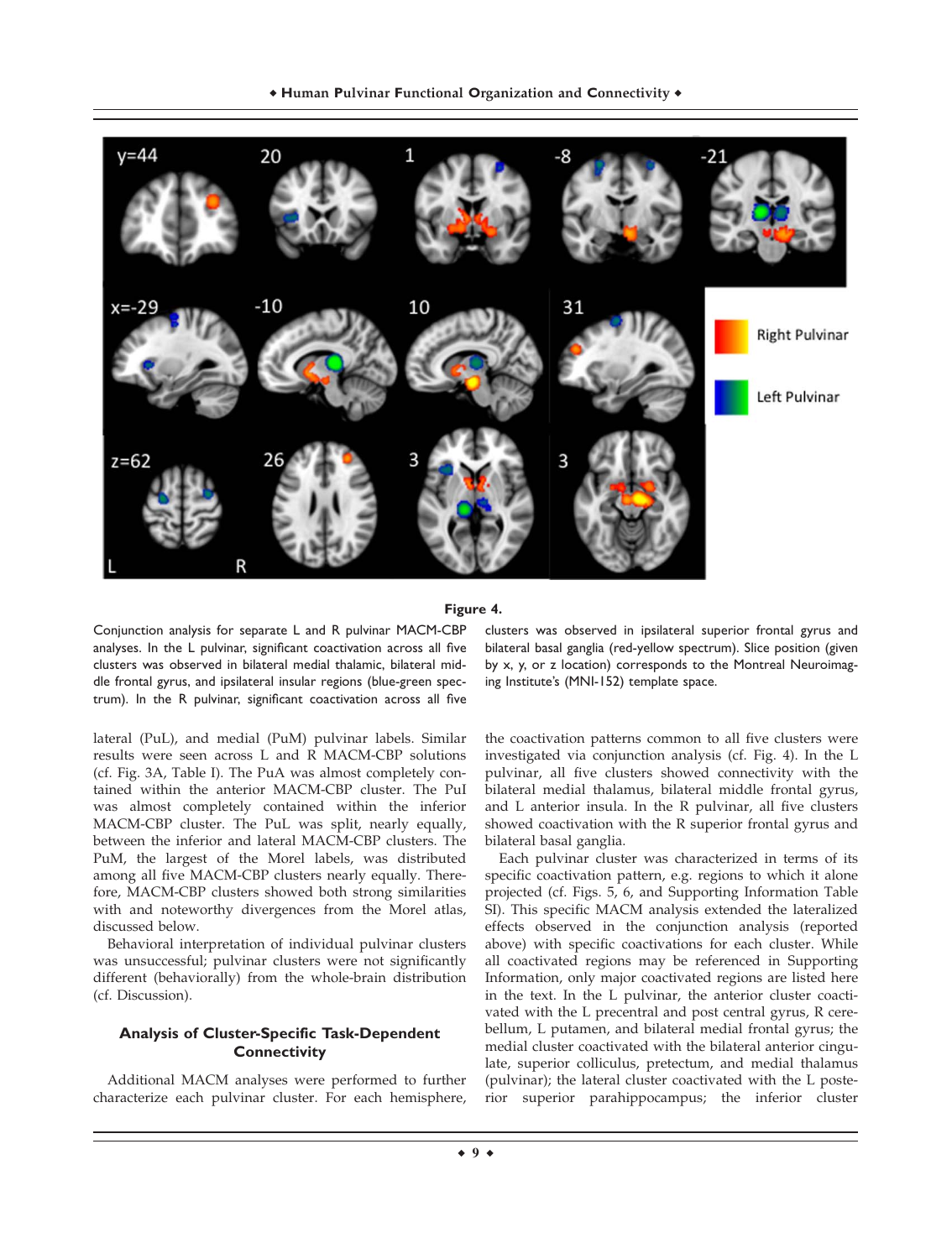

**Figure 5.**

Left pulvinar cluster specific task-based coactivation. For further description, cf. Results and Discussion. Slice position (given by x, y, or z location) corresponds to the Montreal Neuroimaging Institute's (MNI-152) template space.

coactivated with the bilateral posterior inferior parahippocampus and lateral pulvinar; the superior cluster coactivated with L pulvinar.

In the R pulvinar, the anterior cluster coactivated with the L cerebellum, L Broca's region, and R superior temporal gyrus; the medial cluster coactivated with R middle frontal gyrus, R inferior substantia nigra, and R red nucleus; the lateral cluster coactivated with the L lateral amygdala, hippocampus, and lentiform nucleus; the inferior cluster coactivated with the bilateral amygdala; the superior cluster coactivated with the bilateral superior red nucleus and superior colliculus.

## **DISCUSSION**

The human pulvinar's functional organization and coactivation distribution was defined by meta-analysis of -7,700 published functional neuroimaging experiments representing ~30,000 subjects. Parcellation of the pulvinar's coactivation profile identified five clusters per pulvinar, each cluster representing a region with distinct functional coactivation. Clusters defined by this parcellation showed a high degree of interhemispheric symmetry

and a high correspondence to cytoarchitectural divisions reported in the Morel atlas. The functional coactivation of each resultant pulvinar cluster was modeled with metaanalytic methods. In each hemisphere, coactivation distributions common to all five clusters and specific to each cluster were defined. These distributions are supported by reference to previous neuroimaging and lesion-deficit studies of the pulvinar.

# **Pulvinar Cluster Correspondence with the Morel Cytoarchitecture**

Substantial overlap of the MACM-CBP clusters with the cytoarchitecture reported in the Morel atlas provides a foundation for MACM-CBP's biological validity [Felleman and Van Essen, 1991]. MACM-CBP divisions aligned best with the smaller Morel cytoarchitectural regions, e.g. the PuA and PuI (cf. Table I). Because each MACM-CBP cluster represents a region of distinct task-based connectivity, divergences from the cytoarchitecture are informative. The larger the cytoarchitectural region, the more it was broken up by MACM-CBP; e.g. the PuL  $(\sim]340$  voxels) was broken up into two MACM-CBP clusters; the PuM, the largest of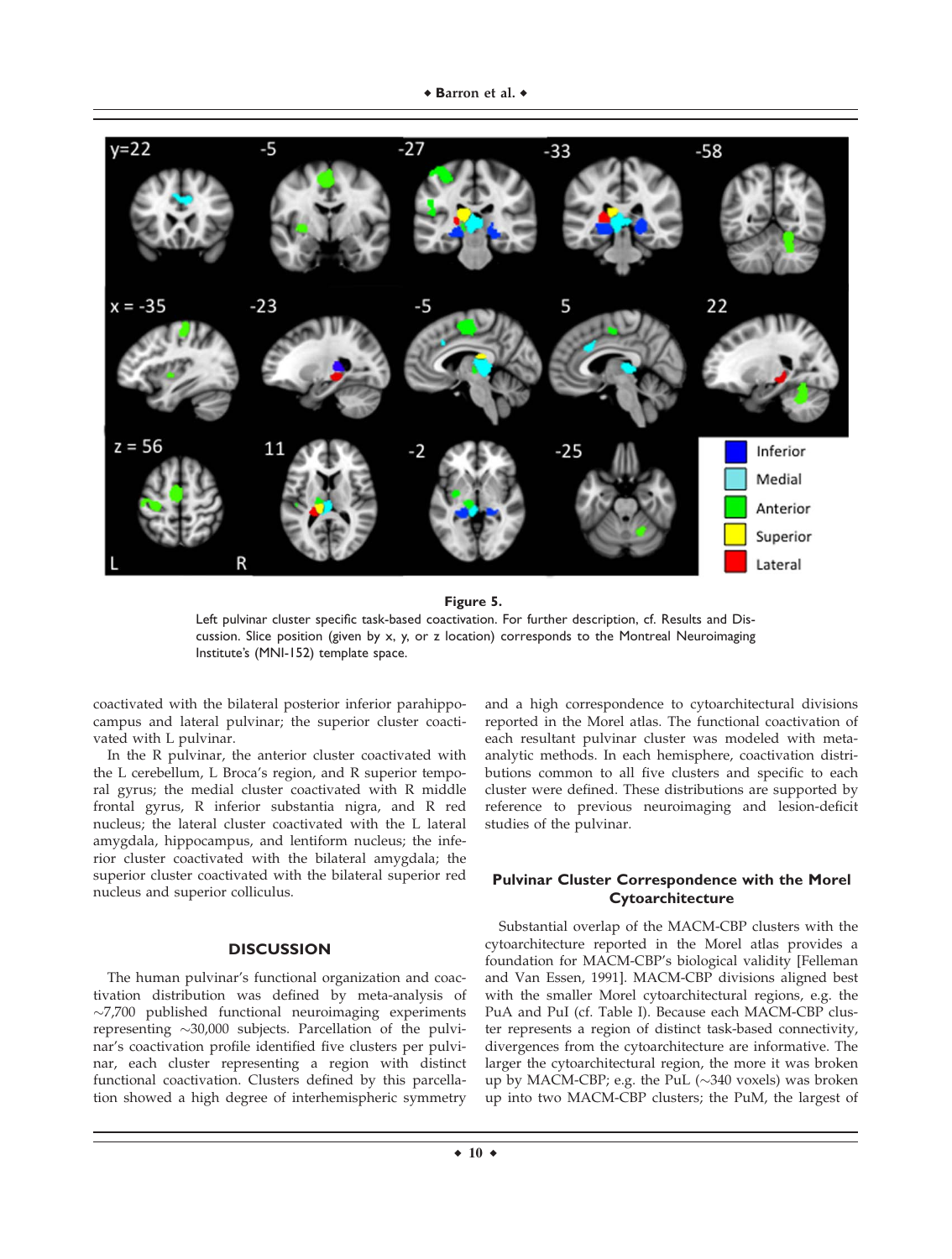

**Figure 6.**

Right pulvinar cluster specific task-based coactivation. For further description, cf. Results and Discussion. Slice position (given by x, y, or z location) corresponds to the Montreal Neuroimaging Institute's (MNI-152) template space.

the Morel regions  $(\sim1,550$  voxels), was divided nearly equally among the five MACM-CBP clusters. This suggests that while a smaller cytoarchitectural region is relatively functionally homogenous, a larger region represents more varied network interactions. The inclusion of multiple cytoarchitectural regions in the inferior, anterior, and lateral MACM-CBP clusters (both hemispheres) is consistent with previous reports that cytoarchitecture borders do not necessarily describe functional borders, as discussed below.

# **Pulvinar Cluster Correspondence with Shipp Model**

Shipp [2001, 2003] summarized the non-human primate pulvinar functional anatomy in terms of several general connectivity gradients with the cortex. In particular, anterior (and lateral) parts of the pulvinar are more likely to be connected with the posterior cortex, while posterior (and medial) pulvinar are more likely to be connected with the anterior cortex. In the remaining axis, dorsal, and ventral parts of the pulvinar are more likely to connect with the dorsal and ventral cortex, respectively. These gradients did not respect the traditional cytoarchitectural subdivisions, but could be reconciled with chemoarchitectural subdivisions [Gutierrez et al., 1995, 2000; Shipp, 2003] that can be recognized in the human pulvinar [Cola et al., 1999]. The foci of cortical coactivation reported in our analysis do not immediately suggest the connectional gradients described by Shipp. This is perhaps a limitation of the meta-analytic process, which is intended to identify clusters of similar statistically significant coactivations (i.e., not connectivity gradients) or perhaps due to the pulvinar's phylogenic expansion [Letinic and Rakic, 2001]. Consistent with Shipp's model, we report regional pulvinar specialization that is supported by human pulvinar lesiondeficit associations [Arend et al., 2008], further described below.

# **Automated Behavioral Interpretation: Null Result**

Meta-data analyses were used for several levels of behavioral interpretation. Behaviorally filtered MACM yielded informative results (discussed below) for separate behavioral domains. Behavioral interpretation of individual MACM-CBP clusters, however, was unsuccessful. This null result suggests each pulvinar cluster–despite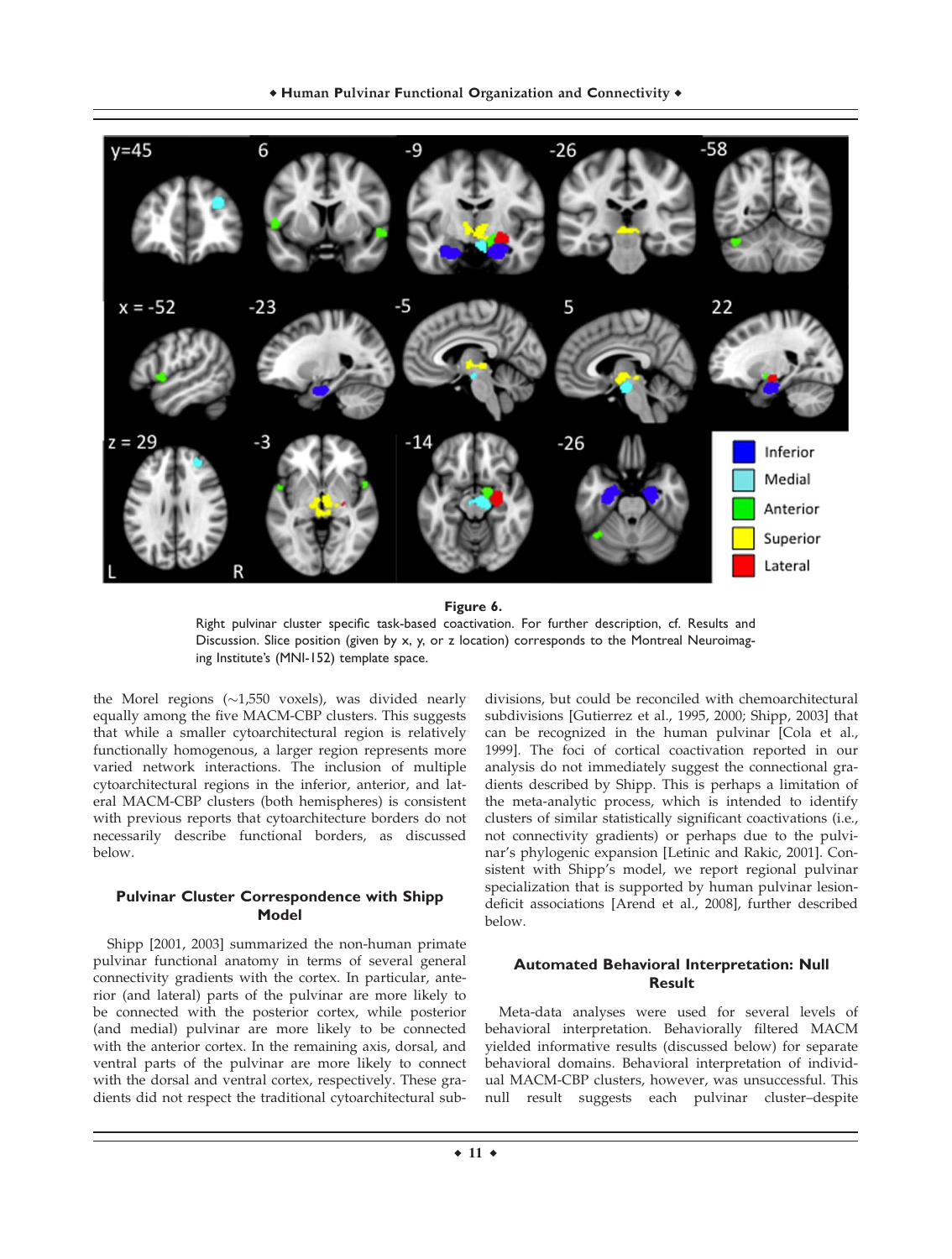exhibiting distinct coactivation profiles–is engaged by a sufficiently wide range of behaviors to preclude unique characterization with this data-mining approach. Another interpretation is that the meta-data taxonomy utilized [Fox et al., 2005] is not sufficiently deep to capture the functional specificity of the pulvinar subregions. In either instance, an alternative strategy for behavioral interpretations was required. As an established alternative, we turn to the literature for a behavioral interpretation of the MACM-CBP clusters; this is intended not simply as speculation but as a synthesis of the literature in light of the present MACM-CBP.

#### **Pulvinar as Exogenous Visual Attention Center**

Exogenous visual attention is driven by bottom-up visual input that, once detected, reflexively guides attention allocation. MACM-CBP showed pulvinar coactivation in areas implicated in selecting and shifting visual attention [Akshoomoff and Courchesne, 1992; Berman and Wurtz, 2011]; namely, the R anterior, superior, medial, and lateral clusters coactivated with the superior colliculus, basal ganglia, and cerebellum.

Notably, the behaviorally filtered MACM reported pulvinar coactivation with occipital visual areas only in relation to the "Cognition" behavioral domain (cf. Fig. 1). This is a revealing contrast from a previous analysis of the entire BrainMap database wherein strong visual area activation with the "Perception\_Vision" behavioral domain was reported [Smith et al., 2009]. In addition, individual MACM-CBP clusters surprisingly did not report coactivation with visual areas in either cluster-specific or conjunction analyses (see Figs. 4–6). Although there is abundant evidence that visual areas coactivate with the pulvinar (which we validated in an ancillary MACM of visual areas reported in Smith et al. [2009]), our results indicate that visual areas represent a small (statistically nonsignificant) portion of the pulvinar's overall coactivation profile as reported in the functional neuroimaging literature. For example, although searching BrainMap with the bilateral pulvinar seed (see Methods, Fig. 1) returns 1,991 papers reporting 66,657 coactivation locations from 7,772 experiments, seeding BrainMap with the primary visual cortex (defined by Talairaich Daemon Brodmann 17) returns only 512 papers reporting 11,792 coactivated locations from 801 experiments. The pulvinar's involvement in a subset of brain-wide cognitive processes that act independently of the visual cortex (as reported here) could explain this discrepancy. This discrepancy could also be a result of experimental contrasts wherein visual paradigms statistically "filter out" visual but not pulvinar activation.

## **Pulvinar as Endogenous Visual Attention Center**

Endogenous visual attention is driven by top-down cognitive processes that select conscious percepts based on an individual's past experiences and immediate goals. The MACM-CBP pulvinar clusters coactivated with regions commonly involved in emotion, executive control, and memory networks.

Emotional salience heavily influences visual attention allocation. MACM showed lateralized R pulvinar coactivation with common emotional centers (R inferior cluster, bilateral amygdala; entire R pulvinar with substantia nigra) reported functional neuroimaging tasks [Ward et al., 2007].

Executive control networks provide top-down regulation to visual attention and have been divided into frontoparietal and cingulo-opercular components [Dosenbach et al., 2008; Petersen and Posner, 2012]. MACM revealed pulvinar coactivation with cingulo-opercular network areas (the L medial cluster with the anterior insula; L anterior cluster, medial superior frontal cortex; entire L pulvinar, anterior insula; entire R pulvinar, prefrontal cortex), suggesting specific pulvinar clusters could be studied within the context of the cingulo-opercular network.

Memory, both working and long-term, forms the foundation of visual recognition by imbuing percepts with meaning. Arcaro et al. [2009] recently studied the posterior parahippocampus as an object recognition center and reported variable functional anatomy along this area's superior/inferior axis. MACM showed task-based coactivation of the L lateral pulvinar cluster with the superoposterior parahippocampus and L inferior cluster with the inferoposterior parahippocampus, capturing the superior/ inferior functional axis in terms of variable pulvinar connectivity.

## **Pulvinar in Spatial Neglect**

Spatial neglect is a characteristic failure to attend and respond to environmental stimuli contralateral to a brain lesion, perhaps by interfering with healthy attention network interactions [Corbetta and Shulman, 2011]. Pulvinarspecific lesions are associated with deficits in emotion recognition [Ward et al., 2007], spatial coding, feature binding [Ward et al., 2002], and temporal coding of visual information [Arend et al., 2008]. Importantly, pulvinar lesions produce regionally dissociable deficit patterns [Arend et al., 2008], indicating subregions act independently within distinct networks. Because MACM-CBP pulvinar clusters represent distinct components of this network, they could be used as seed regions to investigate specific network components in cases of neglect.

### **Pulvinar as Meta-Controller of Attention**

The number and organization of attention control networks remains controversial. Corbetta and Shulman [2002] have proposed attention is mediated by a dorsal and ventral network representing endogenous and exogenous processes, respectively. Posner and Petersen [1990] have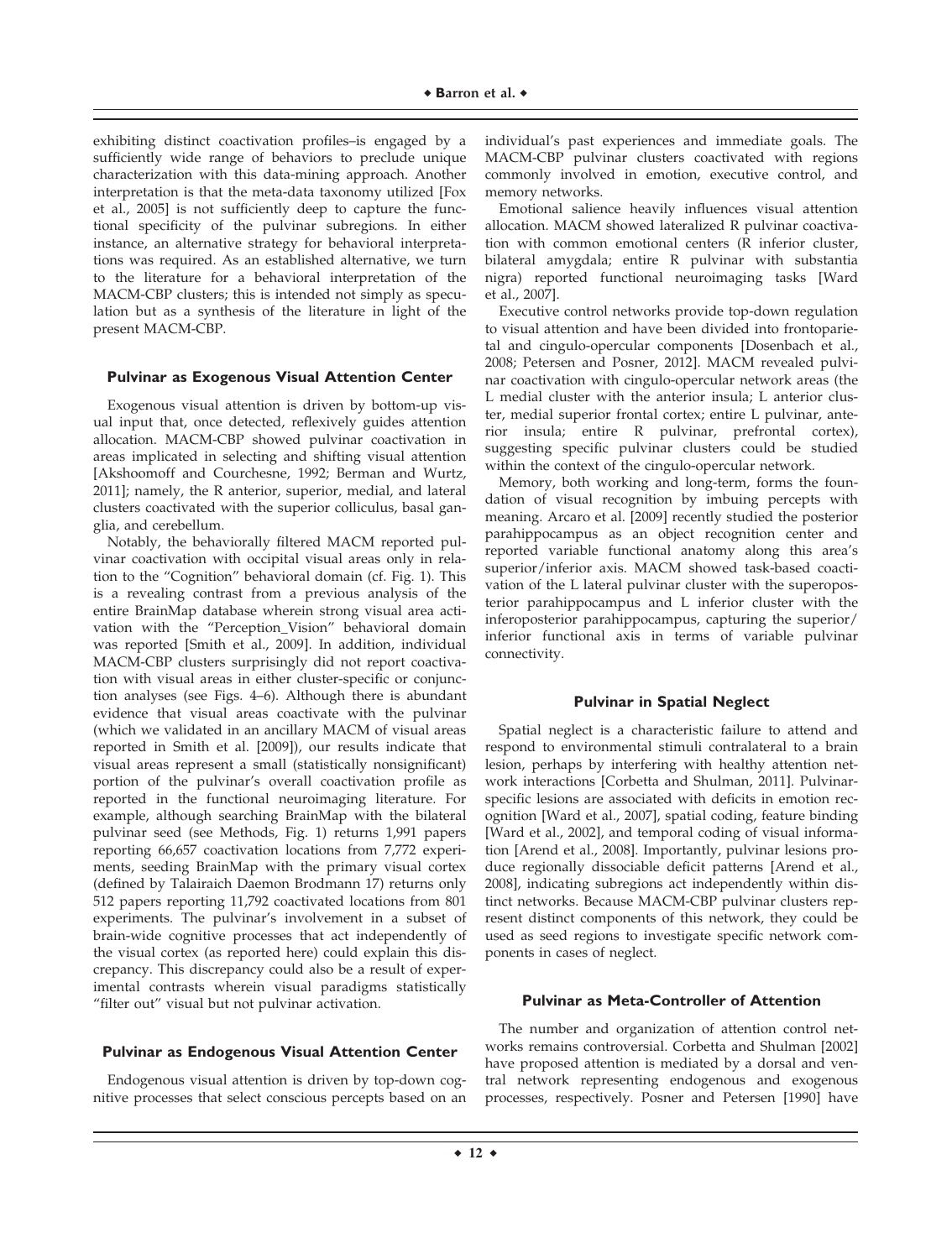proposed attention control is mediated by anatomically separate alerting, orienting, and executive control networks. Both of these models suggest the anterior insula, anterior cingulate, lateral frontal cortex, and basal ganglia are major components of networks that control attention. Provocatively, MACM-CBP reports lateralized and clusterspecific pulvinar coactivation with each of these control network components (the entire R pulvinar with the bilateral basal ganglia; entire L pulvinar, L anterior insula; L medial pulvinar cluster, bilateral anterior cingulate) and suggests the pulvinar could be a mediator between these networks. The behaviorally filtered MACM also reported R and L pulvinar coactivation with networks involved in action, cognition, emotion, and perception, further emphasizing the pulvinar's involvement in brain-wide networks. It is well established that the pulvinar's central location allows it to economically mediate and integrate corticalcortical activity, which mediates attention processing [Shipp, 2003]. The pulvinar synchronizes cortical activity based on attention allocation [Saalmann et al., 2012], further suggesting that the pulvinar could not only be an influential component in but a meta-controller of the attention control networks.

## **Methodological Considerations**

This paper has presented a functional subdivision of the pulvinar based on the coactivation of experimentally induced brain activity. An implicit limitation of coactivation studies is that they do not imply monosynaptic or direct anatomical connectivity. Rather, coactivation studies may represent both direct and indirect linkages within functionally specific networks. As such, the pulvinar subdivisions and their respective coactivation networks may represent polysynaptic, indirect networks that may disobey certain "rules" for pulvinar anatomical connectivity, namely the absence of direct intrathalamic connections (e.g., the L pulvinar superior cluster coactivation network) and the absence of anatomical connections with contrahemispheric structures (e.g., many of the pulvinar clusters). That MACM-CBP did not observed connectivity gradients as described Shipp [2001, 2003] could additionally be due to the inclusion of polysynaptic connections in MACM-CBP while the Shipp [2001, 2003] connectivity gradients were based on monosynaptic tracer studies.

Connectivity-based parcellation approaches have been applied to diffusion tractography [Jbabdi et al., 2009], resting state functional connectivity [Kim et al., 2010], and MACM [Eickhoff et al., 2011] to define a region's functional anatomy. MACM coactivation profiles have been validated by multiple modalities (cf. Methods). As applied here, MACM-CBP offers specific advantages over other connectivity-based parcellation techniques. First, MACM-CBP results generalize across intergroup neuroanatomical differences and, conceivably, across genetic trends by synthesizing  $\sim$ 30,000 subjects from across the globe. These results, therefore, are highly likely to be applicable to other groups and to individual patients. Second, because each MACM-CBP cluster was subsequently defined in terms of its cortical projections, the functional interactions of each pulvinar cluster can be tested in subsequent analyses. In particular, clinical investigations (e.g., in schizophrenia, epilepsy, attention deficit disorder) could assess network lesion and disease effects of each MACM-CBP cluster with its cortical projections. To this end, image volumes containing the clusters and cluster-specific coactivation pattern in standardized space will be uploaded to the BrainMap website (brainmap.org) where they can be downloaded freely and exploited.

#### **ACKNOWLEDGMENTS**

We thank Stewart Shipp (University College London, London, UK) for his helpful suggestions and revisions. We also thank Maurizio Corbetta (Washington University, St. Louis, MO, USA) for his encouraging pre-review and Kristin S. Budde (Yale University, New Haven, CT, USA) for her editorial assistance.

#### **REFERENCES**

- Akshoomoff NA, Courchesne E (1992): A new role for the cerebellum in cognitive operations. Behav Neurosci 106:731–738.
- Arcaro MJ, McMains SA, Singer BD, Kastner S (2009): Retinotopic organization of human ventral visual cortex. J Neurosci 29: 10638–10652.
- Arend I, Rafal R, Ward R (2008): Spatial and temporal deficits are regionally dissociable in patients with pulvinar lesions. Brain 131:2140–2152.
- Barron DS, Tandon N, Lancaster JL, Fox PT (2014): Thalamic structural connectivity in medial temporal lobe epilepsy. Epilepsia 55:e50–e55.
- Berman RA, Wurtz RH (2011): Signals conveyed in the pulvinar pathway from superior colliculus to cortical area MT. J Neurosci 31:373–384.
- Byne W, Buchsbaum MS, Kemether E, Hazlett EA, Shinwari A, Mitropoulou V, Siever LJ (2001): Magnetic resonance imaging of the thalamic mediodorsal nucleus and pulvinar in schizophrenia and schizotypal personality disorder. Arch Gen Psychiatry 58:133–140.
- Bzdok D, Laird AR, Zilles K, Fox PT, Eickhoff SB (2013): An investigation of the structural, connectional, and functional subspecialization in the human amygdala. Hum Brain Mapp 34:3247–3266.
- Bzdok D, Langner R, Schilbach L, Jakobs O, Roski C (2013): Characterization of the temporo-parietal junction by combining data-driven parcellation, complementary connectivity analyses, and functional decoding. NeuroImage 81:381–392.
- Cauda F, Cavanna AE, D'agata F, Sacco K, Duca S, Geminiani GC (2011): Functional connectivity and coactivation of the nucleus accumbens: A combined functional connectivity and structurebased meta-analysis. J Cogn Neurosci 23:2864–2877.
- Chalfin BP, Cheung DT, Muniz JAPC, de Lima Silveira LC, Finlay BL (2007): Scaling of neuron number and volume of the pulvinar complex in new world primates: Comparisons with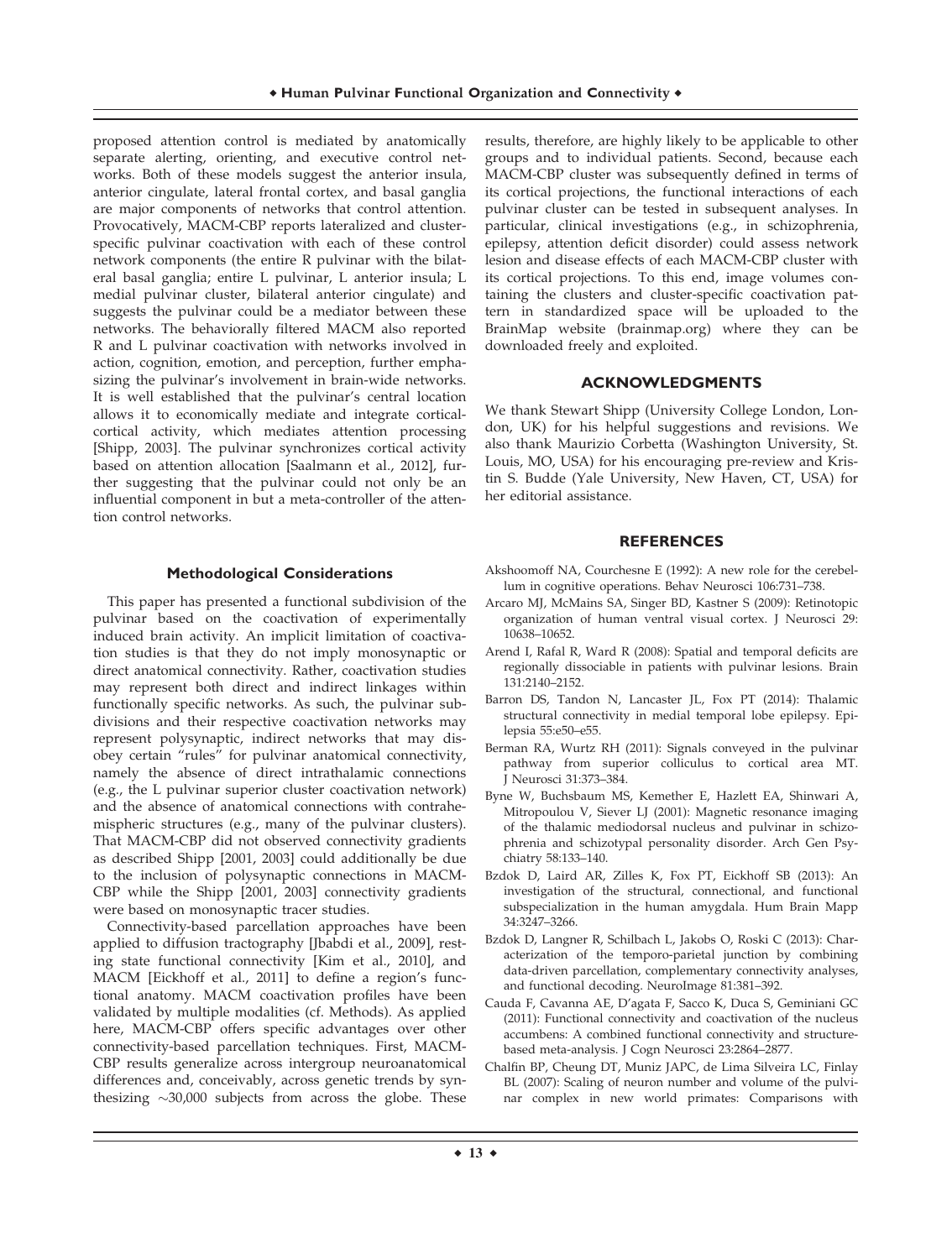humans, other primates, and mammals. J Comp Neurol 504: 265–274.

- Cieslik EC, Zilles K, Caspers S, Roski C, Kellermann TS, Jakobs O, Langner R, Laird AR, Fox PT, Eickhoff SB (2013): Is there "One" DLPFC in cognitive action control? evidence for heterogeneity from co-activation-based parcellation. Cereb Cortex 23: 2677–2689.
- Clos M, Amunts K, Laird AR, Fox PT, Eickhoff SB (2013): Tackling the multifunctional nature of Broca's region meta-analytically: Co-activation-based parcellation of area 44. NeuroImage 83:174–188.
- Cola MG, Gray DN, Seltzer B, Cusick CG (1999): Human thalamus: neurochemical mapping of inferior pulvinar complex. NeuroReport 10:3733–3738.
- Corbetta M, Shulman GL (2002): Control of Goal-Directed and Stimulus-Driven Attention in the Brain. Nature Reviews of Neuroscience 3:201–215.
- Corbetta M, Shulman GL (2011): Spatial neglect and attention networks. Annu Rev Neurosci 34:569–599.
- Dosenbach NUF, Fair DA, Cohen AL, Schlaggar BL, Petersen SE (2008): A dual-networks architecture of top-down control. Trends Cogn Sci (Regul Ed) 12:99–105.
- Eickhoff SB, Laird AR, Grefkes C, Wang LE, Zilles K, Fox PT (2009): Coordinate-based activation likelihood estimation metaanalysis of neuroimaging data: A random-effects approach based on empirical estimates of spatial uncertainty. Hum Brain Mapp 30:2907–2926.
- Eickhoff SB, Jbabdi S, Caspers S, Laird AR, Fox PT, Zilles K, Behrens TEJ (2010): Anatomical and functional connectivity of cytoarchitectonic areas within the human parietal operculum. J Neurosci 30:6409–6421.
- Eickhoff SB, Bzdok D, Laird AR, Roski C, Caspers S, Zilles K, Fox PT (2011): Co-activation patterns distinguish cortical modules, their connectivity and functional differentiation. NeuroImage 57:938–949.
- Eickhoff SB, Bzdok D, Laird AR, Kurth F, Fox PT (2012): Activation likelihood estimation meta-analysis revisited. NeuroImage 59:2349–2361.
- Felleman DJ, Van Essen DC (1991): Distributed hierarchical processing in the primate cerebral cortex. Cereb Cortex 1:1–47.
- Fox PT, Laird AR, Fox SP, Fox PM, Uecker AM, Crank M, Koenig SF, Lancaster JL (2005): Brainmap taxonomy of experimental design: Description and evaluation. Hum Brain Mapp 25:185– 198.
- Gutierrez C, Yaun A, Cusick CG (1995): Neurochemical subdivisions of the inferior pulvinar in macaque monkeys. J Comp Neurol 363:545–562.
- Gutierrez C, Cola MG, Seltzer B, Cusick C (2000): Neurochemical and connectional organization of the dorsal pulvinar complex in monkeys. J Comp Neurol 419:61–86.
- Ivanov I, Bansal R, Hao X, Zhu H, Kellendonk C, Miller L, Sanchez-Pena J, Miller AM, Chakravarty MM, Klahr K, Durkin K, Greenhill LL, Peterson BS (2010): Morphological abnormalities of the thalamus in youths with attention deficit hyperactivity disorder. Am J Psychiatry 167:397–408.
- Jbabdi S, Woolrich M, Behrens T (2009): Multiple-subjects connectivity-based parcellation using hierarchical Dirichlet process mixture models. NeuroImage 44:373–384.
- Kahnt T, Chang LJ, Park SQ, Heinzle J, Haynes J-D(2012): Connectivity-based parcellation of the human orbitofrontal cortex. J Neurosci 32:6240–6250.
- Kelly C, Uddin LQ, Shehzad Z, Margulies DS, Castellanos FX, Milham MP, Petrides M (2010): Broca's region: Linking human brain functional connectivity data and non-human primate tracing anatomy studies. Eur J Neurosci 32:383–398.
- Kim J-H, Lee J-M, Jo HJ, Kim SH, Lee JH, Kim ST, Seo SW, Cox RW, Na DL, Kim SI, Saad ZS (2010): Defining functional SMA and pre-SMA subregions in human MFC using resting state fMRI: Functional connectivity-based parcellation method. NeuroImage 49:2375–2386.
- Koski L, Paus T (2000): Functional connectivity of the anterior cingulate cortex within the human frontal lobe: A brain-mapping meta-analysis. Exp Brain Res 133:55–65.
- Krauth A, Blanc R, Poveda A, Jeanmonod D, Morel A, Székely G (2010): A mean three-dimensional atlas of the human thalamus: Generation from multiple histological data. NeuroImage 49:2053–2062.
- Laird AR, Eickhoff SB, Fox PM, Uecker AM, Ray KL, Saenz JJ, McKay DR, Bzdok D, Laird RW, Robinson JL, Turner JA, Turkeltaub PE, Lancaster JL, Fox PT (2011): The BrainMap strategy for standardization, sharing, and meta-analysis of neuroimaging data. BMC Res Notes 4:349.
- Lancaster JL, Laird AR, Eickhoff SB, Martinez MJ, Fox PM, Fox PT (2012): Automated regional behavioral analysis for human brain images. Front Neuroinform 6:1–12.
- Leh SE, Chakravarty MM, Ptito A (2008): The connectivity of the human pulvinar: A diffusion tensor imaging tractography study. Int J Biomed Imag 2008:1–5.
- Letinic K, Rakic P (2001): Telencephalic origin of human thalamic GABAergic neurons. Nat Neurosci 4:931–936.
- Mitelman SA, Byne W, Kemether EM, Hazlett EA, Buchsbaum MS (2006): Correlations between volumes of the pulvinar, centromedian, and mediodorsal nuclei and cortical Brodmann's areas in schizophrenia. Neurosci Lett 392:16–21.
- Morel A, Magnin M, Jeanmonod D (1997): Multiarchitectonic and stereotactic atlas of the human thalamus. J Comp Neurol 387: 588–630.
- Narayana S, Laird AR, Tandon N, Franklin C, Lancaster JL, Fox PT (2012): Electrophysiological and functional connectivity of the human supplementary motor area. NeuroImage 62:250– 265.
- Olszewski J (1952): The Thalamus of the Macaca, Mulatta: An Atlas for Use With the Stereotaxic Instrument. Basel: Karger Publishers.
- Paus T, Jech R, Thompson CJ, Comeau R, Peters T, Evans AC (1997): Transcranial magnetic stimulation during positron emission tomography: A new method for studying connectivity of the human cerebral cortex. J Neurosci 17:3178–3184.
- Petersen SE, Posner MI (2012): The attention system of the human brain: 20 years after. Annu Rev Neurosci 35:73–89.
- Posner MI, Dehaene S (1994): Attentional networks. Trends Neurosci 17:75–79.
- Posner MI, Petersen SE (1990): The Attention System of the Human Brain. Annual Reviews of Neuroscience 13:25–42.
- Robinson DL, Petersen SE (1992): The pulvinar and visual salience. Trends Neurosci 15:127–132.
- Robinson JL, Laird AR, Glahn DC, Lovallo WR, Fox PT (2010): Metaanalytic connectivity modeling: Delineating the functional connectivity of the human amygdala. Hum Brain Mapp 31: 173–184.
- Robinson JL, Laird AR, Glahn DC, Blangero J, Sanghera MK, Pessoa L, Fox PM, Uecker A, Friehs G, Young KA, Griffin JL, Lovallo WR, Fox PT (2012): The functional connectivity of the